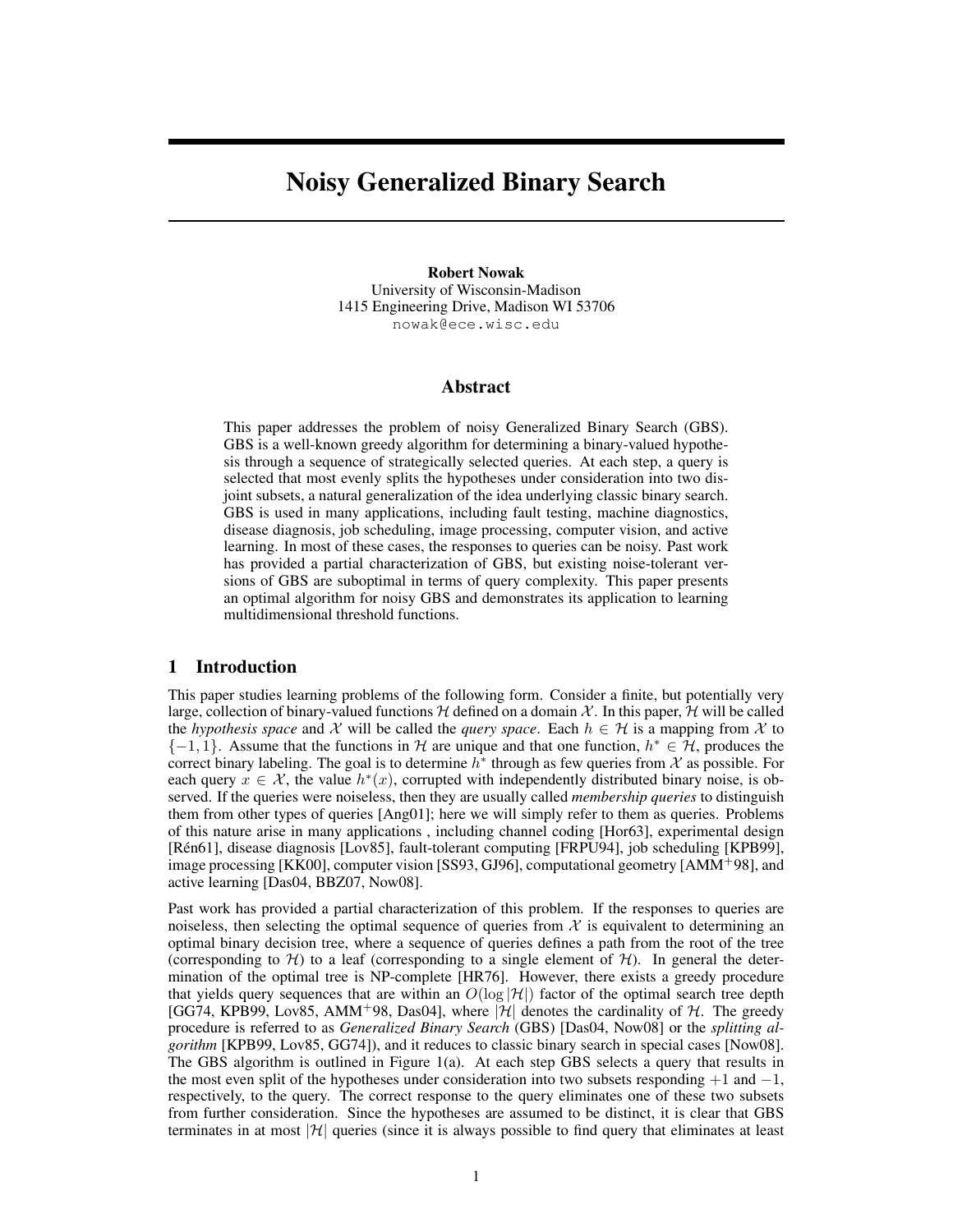| <b>Generalized Binary Search (GBS)</b>                                                                                                                                   |
|--------------------------------------------------------------------------------------------------------------------------------------------------------------------------|
| initialize: $i = 0, \mathcal{H}_0 = \mathcal{H}$ .<br>while $ \mathcal{H}_i  > 1$<br>1) Select $x_i = \arg \min_{x \in \mathcal{X}}  \sum_{h \in \mathcal{H}_i} h(x) $ . |
| (2) Obtain response $y_i = h^*(x_i)$ .<br>3) Set $\mathcal{H}_{i+1} = \{h \in \mathcal{H}_i : h(x_i) = y_i\},\$<br>$i = i + 1.$                                          |

| <b>Noisy Generalized Binary Search (NGBS)</b>                                     |
|-----------------------------------------------------------------------------------|
| initialize: $p_0$ uniform over H.                                                 |
| for $i = 0, 1, 2, $                                                               |
| 1) $x_i = \arg \min_{x \in \mathcal{X}}  \sum_{h \in \mathcal{H}} p_i(h) h(x) $ . |
| 2) Obtain noisy response $y_i$ .                                                  |
| 3) Bayes update $p_i \rightarrow p_{i+1}$ ; Eqn. (1).                             |
| hypothesis selected at each step:                                                 |
| $h_i := \arg \max_{h \in H} p_i(h)$                                               |

 $(a)$  (b)

Figure 1: Generalized binary search (GBS) algorithm and a noise-tolerant variant (NGBS).

one hypothesis at each step). In fact, there are simple examples demonstrating that this is the best one can hope to do in general [KPB99, Lov85, GG74, Das04, Now08]. However, it is also true that in many cases the performance of GBS can be much better [AMM+98, Now08]. In general, the number of queries required can be bounded in terms of a combinatorial parameter of  $H$  called the extended teaching dimension [Ang01, Heg95] (also see [HPRW96] for related work). Alternatively, there exists a geometric relation between the pair  $(X, \mathcal{H})$ , called the *neighborly* condition, that is sufficient to bound the number of queries needed [Now08].

The focus of this paper is noisy GBS. In many (if not most) applications it is unrealistic to assume that the responses to queries are without error. Noise-tolerant versions of classic binary search have been well-studied. The classic binary search problem is equivalent to learning a one-dimensional binary-valued threshold function by selecting point evaluations of the function according to a bisection procedure. A noisy version of classic binary search was studied first in the context of channel coding with feedback [Hor63]. Horstein's probabilistic bisection procedure [Hor63] was shown to be optimal (optimal decay of the error probability) [BZ74] (also see[KK07]).

One straightforward approach to noisy GBS was explored in [Now08]. The idea is to follow the GBS algorithm, but to repeat the query at each step multiple times in order to decide whether the response is more probably  $+1$  or  $-1$ . The strategy of repeating queries has been suggested as a general approach for devising noise-tolerant learning algorithms [Kää06]. This simple approach has been studied in the context of noisy versions of classic binary search and shown to be suboptimal [KK07]. Since classic binary search is a special case of the general problem, it follows immediately that the approach proposed in [Now08] is suboptimal. This paper addresses the open problem of determining an optimal strategy for noisy GBS. An optimal noise-tolerant version of GBS is developed here. The number of queries an algorithm requires to confidently identify h ∗ is called the *query complexity* of the algorithm. The query complexity of the new algorithm is optimal, and we are not aware of any other algorithm with this capability.

It is also shown that optimal convergence rate and query complexity is achieved for a broad class of geometrical hypotheses arising in image recovery and binary classification. Edges in images and decision boundaries in classification problems are naturally viewed as curves in the plane or surfaces embedded in higher-dimensional spaces and can be associated with multidimensional threshold functions valued +1 and −1 on either side of the curve/surface. Thus, one important setting for GBS is when X is a subset of d dimensional Euclidean space and the set  $H$  consists of multidimensional threshold functions. We show that our algorithm achieves the optimal query complexity for actively learning multidimensional threshold functions in noisy conditions.

The paper is organized as follows. Section 2 describes the Bayesian algorithm for noisy GBS and presents the main results. Section 3 examines the proposed method for learning multidimensional threshold functions. Section 4 discusses an agnostic algorithm that performs well even if  $h^*$  is not in the hypothesis space  $H$ . Proofs are given in Section 5.

# 2 A Bayesian Algorithm for Noisy GBS

In noisy GBS, one must cope with erroneous responses. Specifically, assume that the binary response  $y \in \{-1, 1\}$  to each query  $x \in \mathcal{X}$  is an independent realization of the random variable Y satisfying  $\mathbb{P}(Y = h^*(x)) > \mathbb{P}(Y = -h^*(x))$ , where  $h^* \in \mathcal{H}$  is fixed but unknown. In other words, the response is only probably correct. If a query  $x$  is repeated more than once, then each response is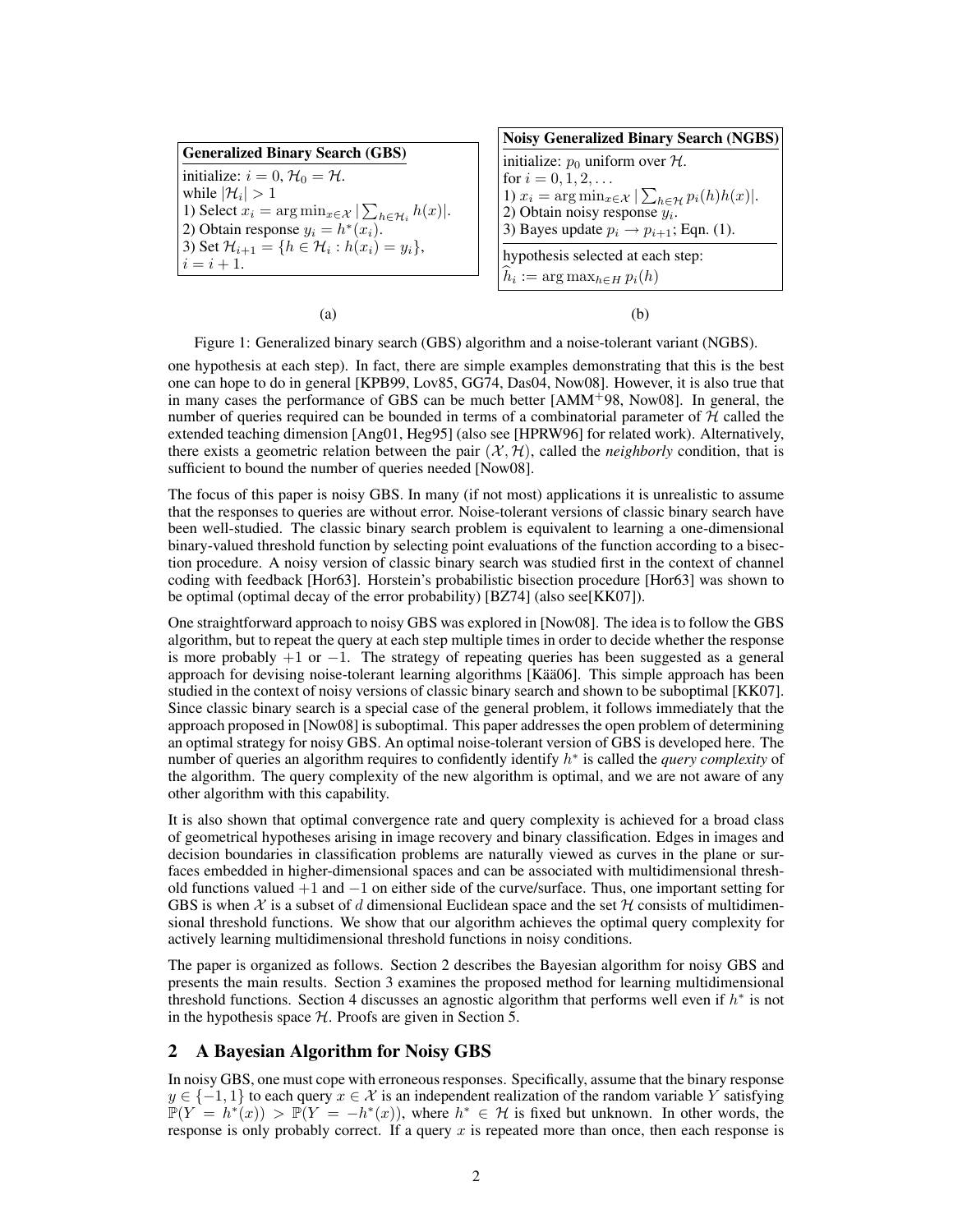an independent realization of Y. Define the *noise-level* for the query x as  $\alpha_x := \mathbb{P}(Y = -h^*(x))$ . Throughout the paper we will let  $\alpha := \sup_{x \in \mathcal{X}} \alpha_x$  and assume that  $\alpha < 1/2$ .

A Bayesian approach to noisy GBS is investigated in this paper. Let  $p_0$  be a known probability measure over H. That is,  $p_0: \mathcal{H} \to [0,1]$  and  $\sum_{h \in \mathcal{H}} p_0(h) = 1$ . The measure  $p_0$  can be viewed as an initial weighting over the hypothesis class, expressing the fact that all hypothesis are equally reasonable prior to making queries. After each query and response  $(x_i, y_i)$ ,  $i = 0, 1, \ldots$ , the distribution is updated according to

$$
p_{i+1}(h) \propto p_i(h) \beta^{(1-z_i(h))/2} (1-\beta)^{(1+z_i(h))/2}, \tag{1}
$$

where  $z_i(h) = h(x_i)y_i$ ,  $h \in H$ ,  $\beta$  is any constant satisfying  $0 < \beta < 1/2$ , and  $p_{i+1}(h)$  is normalized to satisfy  $\sum_{h \in \mathcal{H}} p_{i+1}(h) = 1$ . The update can be viewed as an application of Bayes rule and its effect is simple; the probability masses of hypotheses that agree with the label  $y_i$  are boosted relative to those that disagree. The parameter  $\beta$  controls the size of the boost. The hypothesis with the largest weight is selected at each step:  $h_i := \arg \max_{h \in \mathcal{H}} p_i(h)$ . If the maximizer is not unique, one of the maximizers is selected at random. The goal of noisy GBS is to drive the error  $\mathbb{P}(\hat{h}_i \neq h^*)$ to zero as quickly as possible by strategically selecting the queries. A similar procedure has been shown to be optimal for noisy (classic) binary search problem [BZ74, KK07]. The crucial distinction here is that GBS calls for a fundamentally different approach to query selection.

The query selection at each step must be informative with respect to the distribution  $p_i$ . For example, if the *weighted prediction*  $\sum_{h\in H} p_i(h)h(x)$  is close to zero for a certain x, then a label at that point is informative due to the large disagreement among the hypotheses. This suggests the following noisetolerant variant of GBS outlined in Figure 1. This paper shows that a slight variation of the query selection in the NGBS algorithm in Figure 1 yields an algorithm with optimal query complexity.

It is shown that as long as  $\beta$  is larger than the noise-level of each query, then the NGBS produces a sequence of hypotheses,  $\hat{h}_0, \hat{h}_1, \dots$ , such that  $\mathbb{P}(\hat{h}_n \neq h^*)$  is bounded above by a monotonically decreasing sequence (see Theorem 1). The main interest of this paper is an algorithm that drives the error to zero exponentially fast, and this requires the query selection criterion to be modified slightly. To see why this is necessary, suppose that at some step of the NGBS algorithm a single hypothesis (e.g.,  $h^*$ ) has the majority of the probability mass. Then the weighted prediction will be almost equal to the prediction of that hypothesis (i.e., close to  $+1$  or  $-1$  for all queries), and therefore the responses to all queries are relatively certain and non-informative. Thus, the convergence of the algorithm could become quite slow in such conditions. A similar effect is true in the case of noisy (classic) binary search [BZ74, KK07]. To address this issue, the query selection criterion is modified via randomization so that the response to the selected query is always highly uncertain.

In order to state the modified selection procedure and the main results, observe that the query space X can be partitioned into equivalence subsets such that every  $h \in \mathcal{H}$  is constant for all queries in each such subset. Let A denote the smallest such partition. Note that  $\mathcal{X} = \bigcup_{A \in \mathcal{A}} A$ . For every  $A \in \mathcal{A}$  and  $h \in \mathcal{H}$ , the value of  $h(x)$  is constant (either +1 or -1) for all  $x \in A$ ; denote this value by  $h(A)$ . As first noted in [Now08], A can play an important role in GBS. In particular, observe that the query selection step in NGBS is equivalent to an optimization over A rather that  $\mathcal X$  itself. The randomization of the query selection step is based on the notion of neighboring sets in A.

**Definition 1** *Two sets*  $A, A' \in \mathcal{A}$  *are said to be* neighbors *if only a single hypothesis (and its complement, if it also belongs to* H) outputs a different value on A and A'.

The modified NGBS algorithm is outlined in Figure 2. Note that the query selection step is identical to that of the original NGBS algorithm, unless there exist two neighboring sets with strongly bipolar weighted responses. In the latter case, a query is randomly selected from one of these two sets with equal probability, which guarantees a highly uncertain response.

Theorem 1 Let P denotes the underlying probability measure (governing noises and algorithm ran*domization).* If  $\beta > \alpha$ , then both the NGBS and modified NGBS algorithms, in Figure 1(b) and *Figure 2, respectively, generate a sequence of hypotheses such that*  $\mathbb{P}(\widehat{h}_n \neq h^*) \leq a_n < 1$ , where  ${a_n}_{n>0}$  *is a monotonically decreasing sequence.* 

The condition  $\beta > \alpha$  ensures that the update (1) is not overly aggressive. We now turn to the matter of sufficient conditions guaranteeing that  $\mathbb{P}(\hat{h}_n \neq h^*) \to 0$  exponentially fast with n. The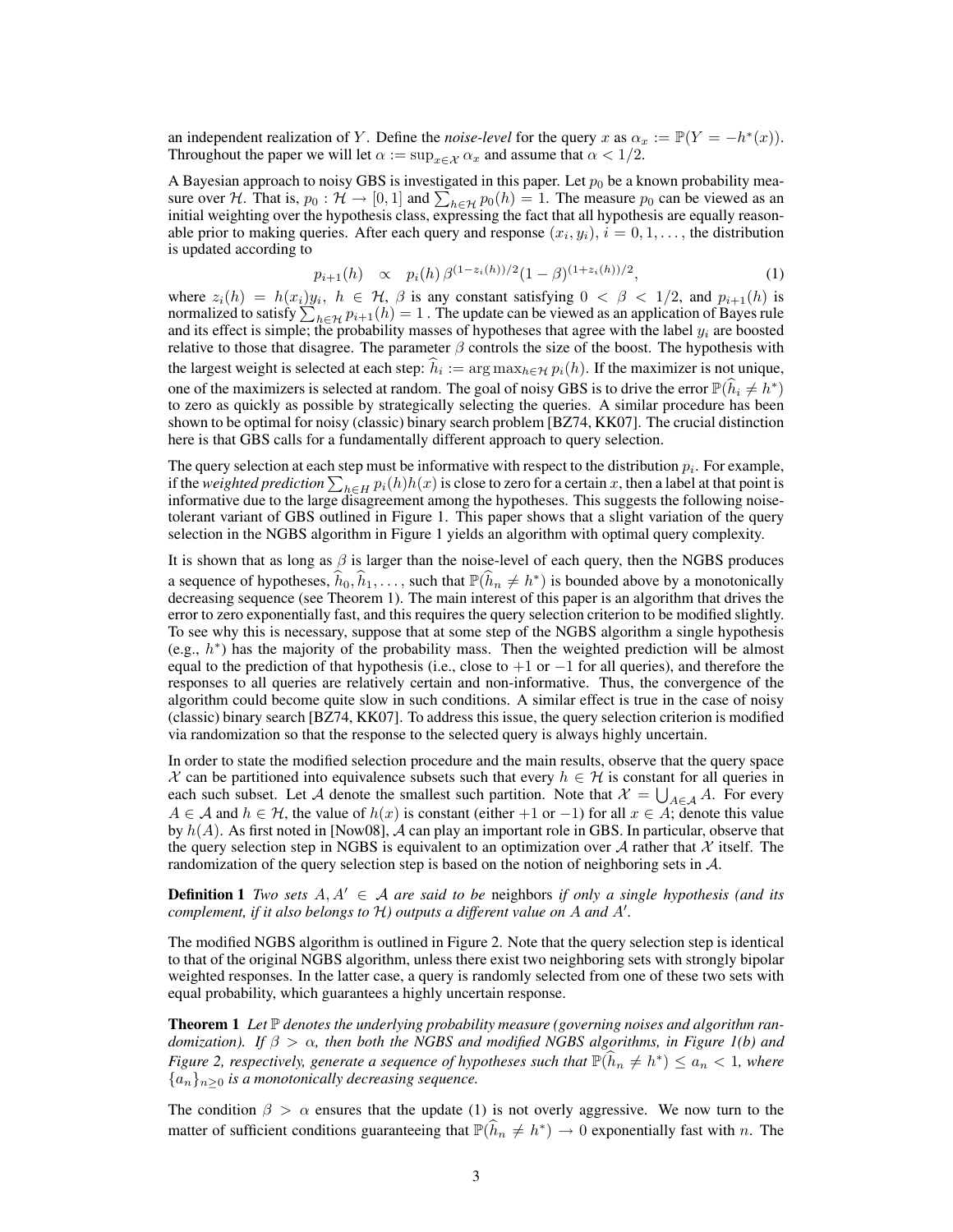Modified NGBS initialize:  $p_0$  uniform over  $H$ . for  $i = 0, 1, 2, \ldots$ 1) Let  $b = \min_{A \in \mathcal{A}} |\sum_{h \in \mathcal{H}} p_i(h) h(A)|$ . If there exists neighboring sets A and A' with  $\sum_{h \in \mathcal{H}} p_i(h)h(A) > b$  and  $\sum_{h \in \mathcal{H}} p_i(h)h(A') < -b$ , then select  $x_i$  from A or A' with probability 1/2 each. Otherwise select  $x_i$  from the set  $A_{\min}$  =  $\arg \min_{A \in \mathcal{A}} |\sum_{h \in \mathcal{H}} p_i(h) h(A)|$ . In the case that the sets above are non-unique, choose at random any one satisfying the requirements. 2) Obtain noisy response  $y_i$ . 3) Bayes update  $p_i \rightarrow p_{i+1}$ ; Eqn. (1). hypothesis selected at each step:  $h_i := \arg \max_{h \in H} p_i(h)$ 

Figure 2: Modified NGBS algorithm.

exponential convergence rate of classic binary search hinges on the fact that the hypotheses can be ordered with respect to  $X$ . In general situations, the hypothesis space cannot be ordered in such a fashion, but the neighborhood graph of A provides a similar local structure.

**Definition 2** The pair  $(X, \mathcal{H})$  is said to be neighborly if the neighborhood graph of A is connected *(i.e., for every pair of sets in* A *there exists a sequence of neighboring sets that begins at one of the pair and ends with the other).*

In essence, the neighborly condition simply means that each hypothesis is locally distinguishable from all others. By 'local' we mean in the vicinity of points  $x$  where the output of the hypothesis changes from  $+1$  to  $-1$ . The neighborly condition was first introduced in [Now08] in the analysis of GBS. It is shown in Section 3 that the neighborly condition holds for the important case of hypothesis spaces consisting of multidimensional threshold functions. If  $(\mathcal{X}, \mathcal{H})$  is neighborly, then the modified NGBS algorithm guarantees that  $\mathbb{P}(\widehat{h}_i \neq h^*) \to 0$  exponentially fast.

**Theorem 2** Let P denotes the underlying probability measure (governing noises and algorithm ran*domization). If*  $\beta > \alpha$  *and*  $(\mathcal{X}, \mathcal{H})$  *is neighborly, then the modified NGBS algorithm in Figure 2 generates a sequence of hypotheses satisfying*

$$
\mathbb{P}(\widehat{h}_n \neq h^*) \leq |\mathcal{H}| (1 - \lambda)^n \leq |\mathcal{H}| e^{-\lambda n}, n = 0, 1, \dots
$$

*with exponential constant*  $\lambda = \min \left\{ \frac{1 - c^*}{2} \right\}$  $\left\{ \frac{(-c^*)}{2}, \frac{1}{4} \right\} \left( 1 - \frac{\beta(1-\alpha)}{1-\beta} - \frac{\alpha(1-\beta)}{\beta} \right)$  $\frac{(-\beta)}{\beta}$ ), where

$$
c^* := \min_{P} \max_{h \in \mathcal{H}} \left| \int_{\mathcal{X}} h(x) \, dP(x) \right| \, . \tag{2}
$$

The exponential convergence rate<sup>1</sup> is governed by the key parameter  $0 \leq c^* < 1$ . The minimizer in (2) exists because the minimization can be computed over the space of finite-dimensional probability mass functions over the elements of A. As long as no hypothesis is constant over the whole of  $X$ , the value of  $c^*$  is typically a small constant much less than 1 that is independent of the size of  $H$  (see [Now08, Now09] and the next section for concrete examples). In such situations, the convergence rate of modified NGBS is optimal, up to constant factors. No other algorithm can solve the noisy GBS problem with a lower query complexity. The query complexity of the modified NGBS algorithm can be derived as follows. Let  $\delta > 0$  be a prespecified confidence parameter. The number of queries required to ensure that  $\mathbb{P}(\widehat{h}_n \neq h^*) \leq \delta$  is  $n \geq \lambda^{-1} \log \frac{|\mathcal{H}|}{\delta} = O(\log \frac{|\mathcal{H}|}{\delta})$ , which is the optimal query complexity. Intuitively,  $O(\log |\mathcal{H}|)$  bits are required to encode each hypothesis. More formally, the classic noisy binary search problem satisfies the assumptions of Theorem 2 [Now08],

<sup>&</sup>lt;sup>1</sup>Note that the factor  $\left(1 - \frac{\beta(1-\alpha)}{1-\beta} - \frac{\alpha(1-\beta)}{\beta}\right)$  in the exponential rate parameter  $\lambda$  is a positive constant strictly less than 1. For a noise level  $\alpha$  this factor is maximized by a value  $\beta \in (\alpha, 1/2)$  which tends to  $(1/2 + \alpha)/2$  as  $\alpha$  tends to 1/2.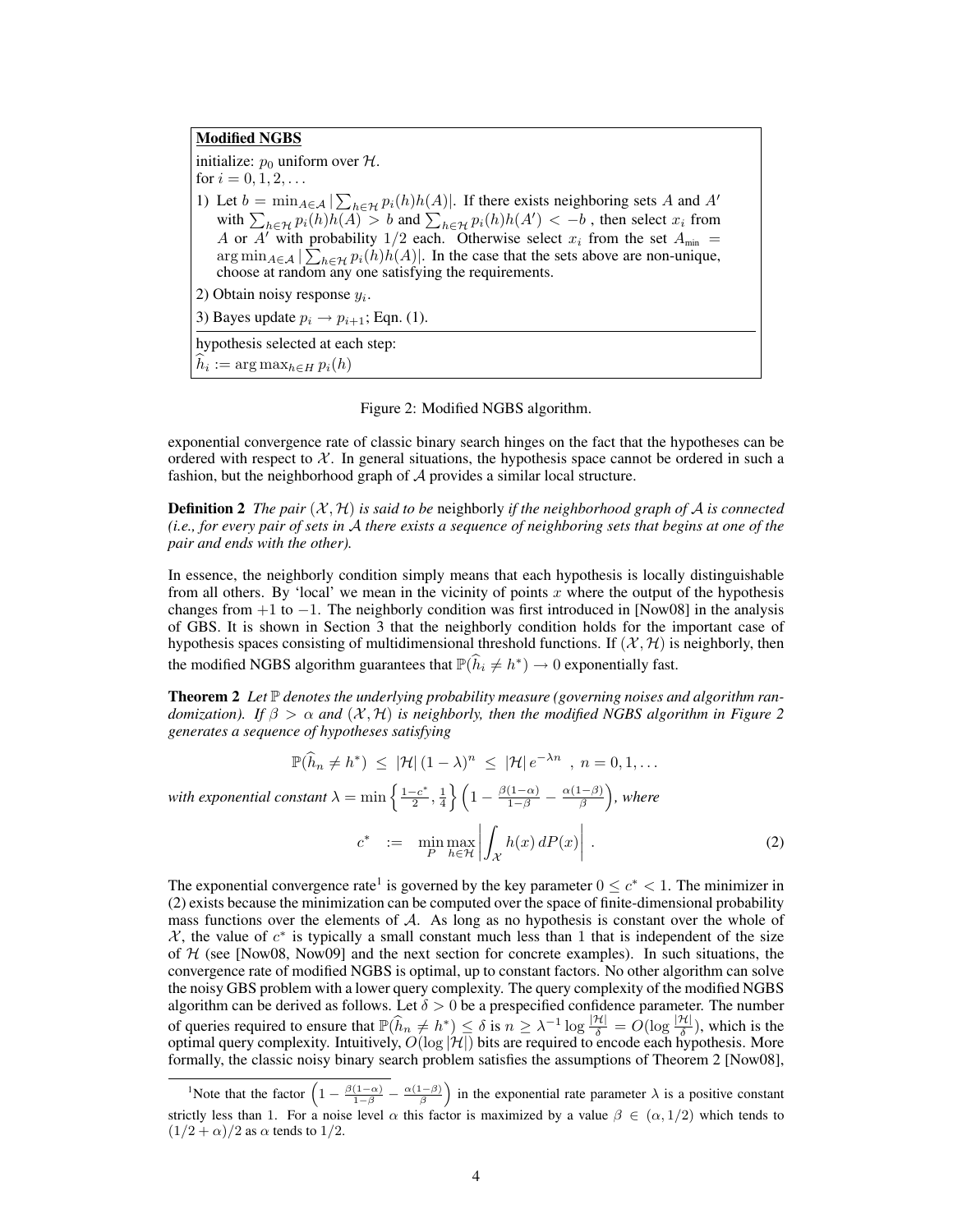and hence it is a special case of the general problem. It is known that the optimal query complexity for noisy classic binary search is  $O(\log \frac{|\mathcal{H}|}{\delta})$  [BZ74, KK07].

We contrast this with the simple noise-tolerant GBS algorithm based on repeating each query in the standard GBS algorithm of Figure 1(a) multiple times to control the noise (see [Kää06, Now08] for related derivations). It follows from Chernoff's bound that the query complexity of determining the correct label for a single query with confidence at least  $1 - \delta$  is  $O(\frac{\log(1/\delta)}{11/2 - \alpha^2})$  $\frac{\log(1/\delta)}{|1/2-\alpha|^2}$ ). Suppose that GBS

requires  $n_0$  queries in the noiseless situation. Then using the union bound, we require  $O(\frac{\log(n_0/\delta)}{|1/2-\alpha|^2})$ queries at each step to guarantee that the labels determined for all  $n_0$  queries are correct with probability 1 – δ. If  $(X, \mathcal{H})$  is neighborly, then GBS requires  $n_0 = O(\log |\mathcal{H}|)$  queries in noiseless conditions [Now08]. Therefore, under the conditions of Theorem 2, the query complexity of the simple noise-tolerant GBS algorithm is  $O(\log |\mathcal{H}| \log \frac{\log |\mathcal{H}|}{\delta})$ , a logarithmic factor worse than the optimal query complexity.

## 3 Noisy GBS for Learning Multidimensional Thresholds

We now apply the theory and modified NGBS algorithm to the problem of learning multidimensional threshold functions from point evaluations, a problem that arises commonly in computer vision [SS93, GJ96, AMM<sup>+</sup>98], image processing [KK00], and active learning [Das04, BBZ07, CN08, Now08]. In this case, the hypotheses are determined by (possibly nonlinear) decision surfaces in d-dimensional Euclidean space (i.e., X is a subset of  $\mathbb{R}^d$ ), and the queries are points in  $\mathbb{R}^d$ . It suffices to consider linear decision surfaces of the form  $h_{a,b}(x) := \text{sign}(\langle a, x \rangle + b)$ , where  $a \in \mathbb{R}^d$ ,  $||a||_2 = 1, b \in \mathbb{R}, |b| \le c$  for some constant  $c < \infty$ , and  $\langle a, x \rangle$  denotes the inner product in  $\mathbb{R}^d$ . Note that hypotheses of this form can be used to represent nonlinear decision surfaces by applying a nonlinear mapping to the query space.

**Theorem 3** Let H be a finite collection of hypotheses of form sign( $\langle a, x \rangle + b$ ), for some constant  $c < \infty$ *. Then the hypotheses selected by the modified NGBS algorithm with*  $\beta > \alpha$  *satisfy* 

$$
\mathbb{P}(\widehat{h}_n \neq h^*) \leq |\mathcal{H}| e^{-\lambda n},
$$
  
with  $\lambda = \frac{1}{4} \left( 1 - \frac{\beta(1-\alpha)}{1-\beta} - \frac{\alpha(1-\beta)}{\beta} \right)$ . Moreover,  $\widehat{h}_n$  can be computed in time polynomial in |H|.

Based on the discussion at the end of the previous section, we conclude that the query complexity of the modified NGBS algorithm is  $O(\log |\mathcal{H}|)$ ; this is the optimal up to constant factors. The only other algorithm with this capability that we are aware of was analyzed in [BBZ07], and it is based on a quite different approach tailored specifically to linear threshold problem.

#### 4 Agnostic Algorithms

We also mention the possibility of agnostic algorithms guaranteed to find the best hypothesis in  $H$ even if the optimal hypothesis  $h^*$  is not in H and/or the assumptions of Theorem 2 or 3 do not hold. The best hypothesis in  $H$  is the one that minimizes the error with respect to a given probability measure on X, denoted by  $P_X$ . The following theorem, proved in [Now09], demonstrates an agnostic algorithm that performs almost as well as empirical risk minimization (ERM) in general, and has the optimal  $O(\log |\mathcal{H}|/\delta)$  query complexity when the conditions of Theorem 2 hold.

**Theorem 4** Let  $P_X$  denote a probability distribution on  $X$  and suppose we have a query budget *of* n. Let  $h_1$  denote the hypothesis selected by modified NGBS using  $n/3$  of the queries and let  $h_2$ *denote the hypothesis selected by ERM from* n/3 *queries drawn independently from* PX*. Draw the remaining*  $n/3$  *queries independently from*  $P_{\Delta}$ *, the restriction of*  $P_X$  *to the set*  $\Delta \subset \mathcal{X}$  *on which*  $h_1$ and  $h_2$  *disagree, and let*  $\widehat{R}_{\Delta}(h_1)$  *and*  $\widehat{R}_{\Delta}(h_2)$  *denote the average number of errors made by*  $h_1$  *and*  $h_2$  *on these queries. Select*  $\widehat{h} = \arg \min \{ \widehat{R}_{\Delta}(h_1), \widehat{R}_{\Delta}(h_2) \}$ *. Then, in general,* 

 $\mathbb{E}[R(\widehat{h})] \leq \min\{\mathbb{E}[R(h_1)], \mathbb{E}[R(h_2)]\} + \sqrt{3/n},$ 

*where*  $R(h)$ ,  $h \in H$ , denotes the probability of error of h with respect to  $P_X$  and  $E$  denotes the *expectation with respect to all random quantities. Furthermore, if the assumptions of Theorem 2 hold with noise bound* α*, then*

$$
\mathbb{P}(\hat{h} \neq h^*) \leq Ne^{-\lambda n/3} + 2e^{-n|1-2\alpha|^2/6}.
$$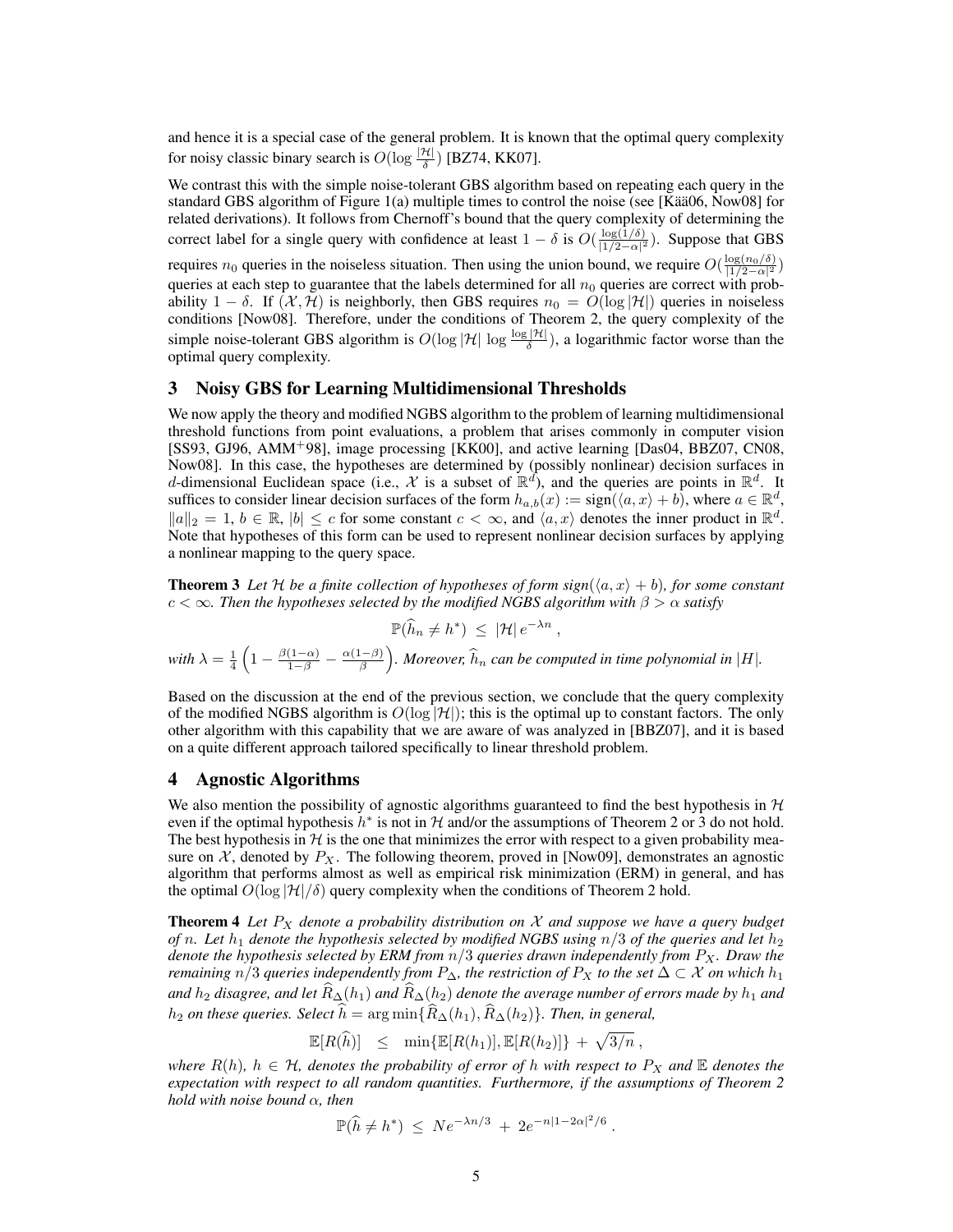## 5 Appendix: Proofs

#### 5.1 Proof of Theorem 1

Let E denote expectation with respect to  $\mathbb{P}$ , and define  $C_n := (1 - p_n(h^*))/p_n(h^*)$ . Note that  $C_n \in [0, \infty)$  reflects the amount of mass that  $p_n$  places on the suboptimal hypotheses. First note that

 $\mathbb{P}(\widehat{h}_n \neq h^*) \leq \mathbb{P}(p_n(h^*) < 1/2) = \mathbb{P}(C_n > 1) \leq \mathbb{E}[C_n]$ , by Markov's inequality.

Next, observe that

$$
\mathbb{E}[C_n] = \mathbb{E}[(C_n/C_{n-1})C_{n-1}] = \mathbb{E}[\mathbb{E}[(C_n/C_{n-1})C_{n-1}]p_{n-1}]]
$$
  
\n
$$
= \mathbb{E}[C_{n-1}\mathbb{E}[(C_n/C_{n-1})|p_{n-1}]] \leq \mathbb{E}[C_{n-1}]\max_{p_{n-1}}\mathbb{E}[(C_n/C_{n-1})|p_{n-1}]
$$
  
\n
$$
\leq C_0\left(\max_{i=0,\dots,n-1}\max_{p_i}\mathbb{E}[(C_{i+1}/C_i)|p_i]\right)^n.
$$

Note that because  $p_0$  is assumed to be uniform,  $C_0 = |H| - 1$ . A similar conditioning technique is employed for interval estimation in [BZ74]. The rest of the proof entails showing that  $\mathbb{E}[(C_{i+1}/C_i)|p_i] < 1$ , which proofs the result, and requires a very different approach than [BZ74].

The precise form of  $p_1, p_2, \ldots$  is derived as follows. Let  $\delta_i = (1 + \sum_h p_i(h) z_i(h))/2$ , the weighted proportion of hypotheses that agree with  $y_i$ . The factor that normalizes the updated distribution in (1) is related to  $\delta_i$  as follows. Note that  $\sum_h p_i(h) \beta^{(1-z_i(h))/2} (1-\beta)$  $\sum$  $\frac{(1+z_i(h))/2}{}$  =  $h_{1:z_i(h)=-1} p_i(h)\beta + \sum_{h:z_i(h)=1} p_i(h)(1-\beta) = (1-\tilde{\delta}_i)\beta + \delta_i(1-\beta)$ . Thus,

$$
p_{i+1}(h) = p_i(h) \frac{\beta^{(1-z_i(h))/2} (1-\beta)^{(1+z_i(h))/2}}{(1-\delta_i)\beta + \delta_i(1-\beta)}
$$

Denote the reciprocal of the update factor for  $p_{i+1}(h^*)$  by

$$
\gamma_i := \frac{(1 - \delta_i)\beta + \delta_i(1 - \beta)}{\beta^{(1 - Z_i(h^*))/2}(1 - \beta)^{(1 + Z_i(h^*))/2}},
$$
\n(3)

.

where  $z_i(h^*) = h^*(x_i)y_i$ , and observe that  $p_{i+1}(h^*) = p_i(h^*)/\gamma_i$ . Thus,

$$
\frac{C_{i+1}}{C_i} = \frac{(1 - p_i(h^*)/\gamma_i)p_i(h^*)}{p_i(h^*)/\gamma_i(1 - p_i(h^*))} = \frac{\gamma_i - p_i(h^*)}{1 - p_i(h^*)}
$$

Now to bound  $\max_{p_i} \mathbb{E}[C_{i+1}/C_i|p_i] < 1$  we will show that  $\max_{p_i} \mathbb{E}[\gamma_i|p_i] < 1$ . To accomplish this, we will assume that  $p_i$  is arbitrary.

For every  $A \in \mathcal{A}$  and every  $h \in \mathcal{H}$  let  $h(A)$  denote the value of h on the set A. Define  $\delta_A^+$  =  $(1 + \sum_h p_i(h)h(A))/2$ , the proportion of hypotheses that take the value +1 on A. Note that for every A we have  $0 < \delta_A^+ < 1$ , since at least one hypothesis has the value  $-1$  on A and  $p(h) > 0$  for all  $h \in \mathcal{H}$ . Let  $A_i$  denote that set that  $x_i$  is selected from, and consider the four possible situations:

$$
h^*(x_i) = +1, y_i = +1: \quad \gamma_i = \frac{(1 - \delta_{A_i}^+) \beta + \delta_{A_i}^+ (1 - \beta)}{1 - \beta}
$$

$$
h^*(x_i) = +1, y_i = -1: \quad \gamma_i = \frac{\delta_{A_i}^+ \beta + (1 - \delta_{A_i}^+) (1 - \beta)}{\beta}
$$

$$
h^*(x_i) = -1, y_i = +1: \quad \gamma_i = \frac{(1 - \delta_{A_i}^+) \beta + \delta_{A_i}^+ (1 - \beta)}{\beta}
$$

$$
h^*(x_i) = -1, y_i = -1: \quad \gamma_i = \frac{\delta_{A_i}^+ \beta + (1 - \delta_{A_i}^+) (1 - \beta)}{1 - \beta}
$$

To bound  $\mathbb{E}[\gamma_i|p_i]$  it is helpful to condition on  $A_i$ . Define  $q_i := \mathbb{P}_{x,y|A_i}(h^*(x) \neq Y)$ . If  $h^*(A_i) =$  $+1$ , then

$$
\mathbb{E}[\gamma_i|p_i, A_i] = \frac{(1 - \delta_{A_i}^+) \beta + \delta_{A_i}^+ (1 - \beta)}{1 - \beta} (1 - q_i) + \frac{\delta_{A_i}^+ \beta + (1 - \delta_{A_i}^+) (1 - \beta)}{\beta} q_i
$$
  
=  $\delta_{A_i}^+ + (1 - \delta_{A_i}^+) \left[ \frac{\beta(1 - q_i)}{1 - \beta} + \frac{q_i(1 - \beta)}{\beta} \right].$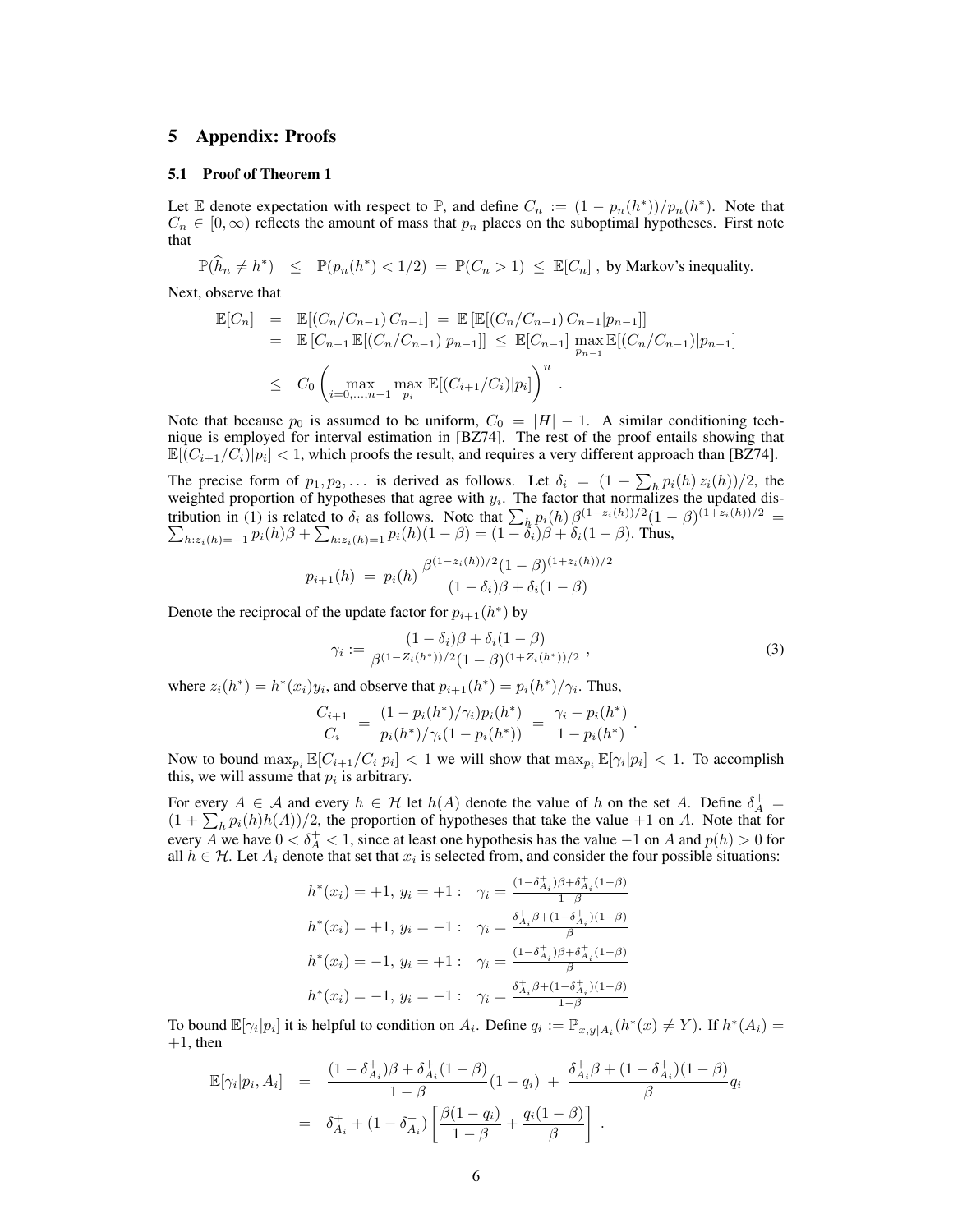Define  $\gamma_i^+(A_i) := \delta_{A_i}^+ + (1 - \delta_{A_i}^+) \left[ \frac{\beta(1-q_i)}{1-\beta} + \frac{q_i(1-\beta)}{\beta} \right]$ . Similarly, if  $h^*(A_i) = -1$ , then  $\mathbb{E}[\gamma_i|p_i, A_i] = (1 - \delta_{A_i}^+) + \delta_{A_i}^+$  $\lceil \beta(1 - q_i) \rceil$  $\frac{(1-q_i)}{1-\beta}+\frac{q_i(1-\beta)}{\beta}$ β  $\Big] \; =: \; \gamma_i^-(A_i)$ 

By assumption  $q_i \le \alpha < 1/2$ , and since  $\alpha < \beta < 1/2$  the factor  $\frac{\beta(1-q_i)}{1-\beta} + \frac{q_i(1-\beta)}{\beta} \le \frac{\beta(1-\alpha)}{1-\beta} + \frac{1}{2}$  $\frac{\alpha(1-\beta)}{\beta} < 1$ . Define

$$
\varepsilon_0 := 1 - \frac{\beta(1-\alpha)}{1-\beta} - \frac{\alpha(1-\beta)}{\beta} ,
$$

to obtain the bounds

$$
\gamma_i^+(A_i) \le \delta_{A_i}^+ + (1 - \delta_{A_i}^+)(1 - \varepsilon_0) \,, \tag{4}
$$

$$
\gamma_i^-(A_i) \le \delta_{A_i}^+(1 - \varepsilon_0) + (1 - \delta_{A_i}^+) \,. \tag{5}
$$

Since both  $\gamma_i^+(A_i)$  and  $\gamma_i^-(A_i)$  are less than 1, it follows that  $\mathbb{E}[\gamma_i|p_i] < 1$ .

### 5.2 Proof of Theorem 2

The proof amounts to obtaining upper bounds for  $\gamma_i^+(A_i)$  and  $\gamma_i^-(A_i)$ , defined above in (4) and (5). For every  $A \in \mathcal{A}$  and any probability measure p on  $\mathcal{H}$  the *weighted prediction* on A is defined to be  $W(p, A) := \sum_{h \in H} p(h)h(A)$ , where  $h(A)$  is the constant value of h for every  $x \in A$ . The following lemma plays a crucial role in the analysis of the modified NGBS algorithm.

**Lemma 1** If  $(X, \mathcal{H})$  is neighborly, then for every probability measure p on  $\mathcal{H}$  there either exists a set  $A \in \mathcal{A}$  such that  $|W(p, A)| \le c^*$  or a pair of neighboring sets  $A, A' \in \mathcal{A}$  such that  $W(p, A) > c^*$ *and*  $W(p, A') < -c^*$ *.* 

**Proof of Lemma 1:** Suppose that  $\min_{A \in \mathcal{A}} |W(p, A)| > c^*$ . Then there must exist  $A, A' \in \mathcal{A}$ such that  $W(p, A) > c^*$  and  $W(p, A') < -c^*$ , otherwise  $c^*$  cannot be the minimax moment of H. To see this suppose, for instance, that  $W(p, A) > c^*$  for all  $A \in \mathcal{A}$ . Then for every distribution P on X we have  $\int_{\mathcal{X}} \sum_{h \in \mathcal{H}} p(h)h(x) dP(x) > c^*$ . This contradicts the definition of  $c^*$  since  $\int_{\mathcal{X}} \sum_{h \in \mathcal{H}} p(h)h(x)dP(x) \leq \sum_{h \in \mathcal{H}} p(h)| \int_{\mathcal{X}} h(x) dP(x)| \leq \max_{h \in \mathcal{H}} |\int_{\mathcal{X}} h(x) dP(x)|$ . The neighborly condition guarantees that there exists a sequence of neighboring sets beginning at A and ending at A'. Since  $|W(p, A)| > c^*$  on every set and the sign of  $W(p, \cdot)$  must change at some point in the sequence, it follows that there exist neighboring sets satisfying the claim.  $\Box$ 

Now consider two distinct situations. Define  $b_i := \min_{A \in \mathcal{A}} |W(p_i, A)|$ . First suppose that there do not exist neighboring sets A and A' with  $W(p_i, A) > b_i$  and  $W(p_i, A') < -b_i$ . Then by Lemma 1, this implies that  $b_i \leq c^*$ , and according the query selection step of the modified NGBS algorithm,  $A_i = \arg \min_A |W(p_i, A)|$ . Note that because  $|W(p_i, A_i)| \leq c^*$ ,  $(1 - c^*)/2 \leq \delta_{A_i}^+ \leq (1 + c^*)/2$ . Hence, both  $\gamma_i^+(A_i)$  and  $\gamma_i^-(A_i)$  are bounded above by  $1 - \varepsilon_0(1 - c^*)/2$ .

Now suppose that there exist neighboring sets A and A' with  $W(p_i, A) > b_i$  and  $W(p_i, A') < -b_i$ . Recall that in this case  $A_i$  is randomly chosen to be A or A' with equal probability. Note that  $\delta_A^+ > (1 + b_i)/2$  and  $\delta_{A'}^+ < (1 - b_i)/2$ . If  $h^*(A) = h^*(A') = +1$ , then applying (4) results in

$$
\mathbb{E}[\gamma_i|p_i, A_i \in \{A, A'\}] \quad < \quad \frac{1}{2}(1 + \frac{1 - b_i}{2} + \frac{1 + b_i}{2}(1 - \varepsilon_0)) \; = \; \frac{1}{2}(2 - \varepsilon_0 \frac{1 + b_i}{2}) \; \leq \; 1 - \varepsilon_0/4 \;,
$$

since  $b_i > 0$ . Similarly, if  $h^*(A) = h^*(A') = -1$ , then (5) yields  $\mathbb{E}[\gamma_i | p_i, A_i \in \{A, A'\}]$  <  $1 - \varepsilon_0/4$ . If  $h^*(A) = -1$  on A and  $h^*(A') = +1$ , then applying (5) on A and (4) on A' yields

$$
\mathbb{E}[\gamma_i|p_i, A_i \in \{A, A'\}] \leq \frac{1}{2} (\delta_A^+(1 - \varepsilon_0) + (1 - \delta_A^+) + \delta_{A'}^+ + (1 - \delta_{A'}^+)(1 - \varepsilon_0))
$$
  
\n
$$
= \frac{1}{2} (1 - \delta_A^+ + \delta_{A'}^+ + (1 - \varepsilon_0)(1 + \delta_A^+ - \delta_{A'}^+))
$$
  
\n
$$
= \frac{1}{2} (2 - \varepsilon_0 (1 + \delta_A^+ - \delta_{A'}^+))
$$
  
\n
$$
= 1 - \frac{\varepsilon_0}{2} (1 + \delta_A^+ - \delta_{A'}^+) \leq 1 - \varepsilon_0/2,
$$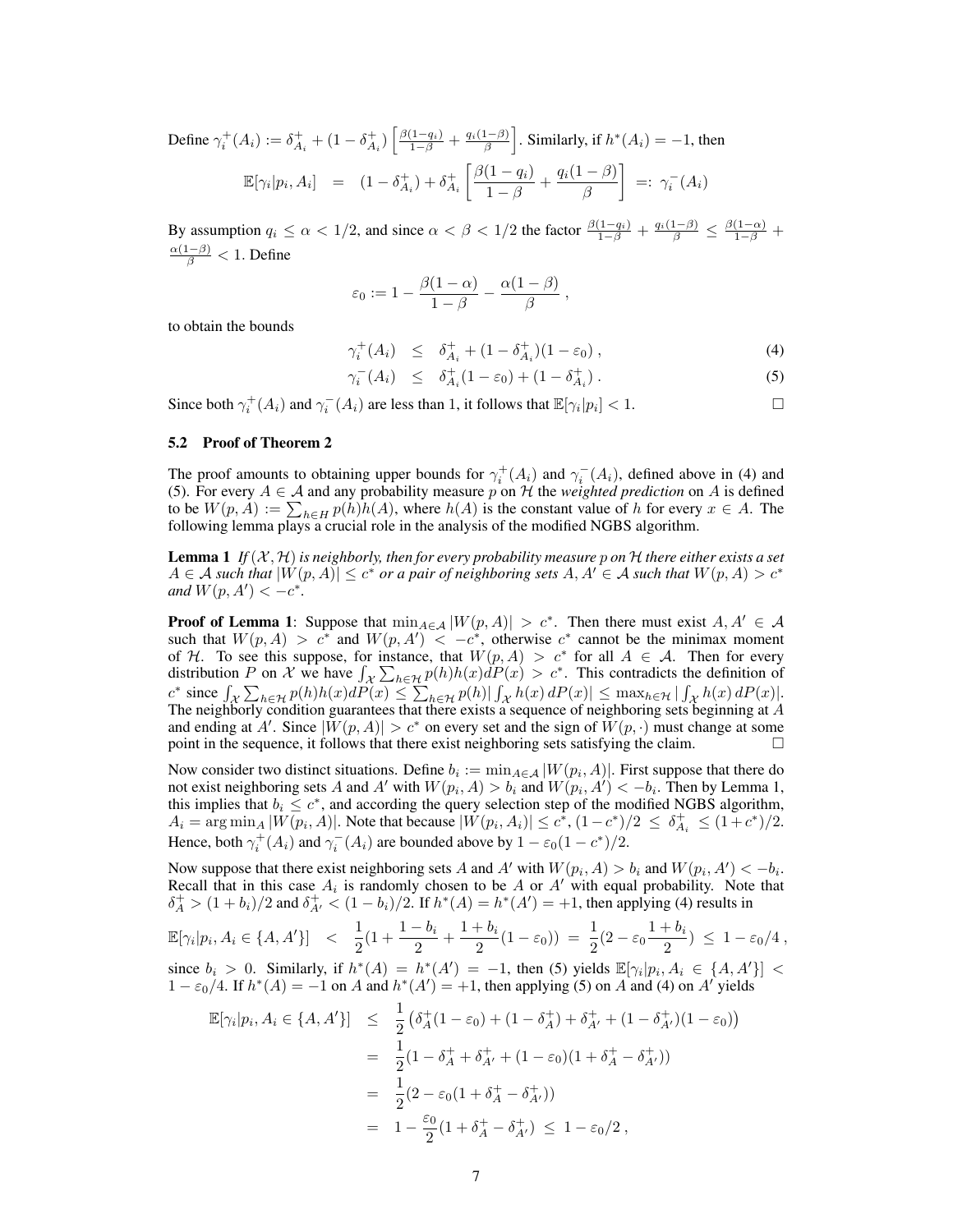since  $0 \leq \delta_A^+ - \delta_{A'}^+ \leq 1$ . The final possibility is that  $h^*(A) = +1$  and  $h^*(A') = -1$ . Apply (4) on A and (5) on  $A'$  to obtain

$$
\mathbb{E}[\gamma_i|p_i, A_i \in \{A, A'\}] \leq \frac{1}{2} \left( \delta_A^+ + (1 - \delta_A^+) (1 - \varepsilon_0) + \delta_{A'}^+ (1 - \varepsilon_0) + (1 - \delta_{A'}^+) \right)
$$
  
= 
$$
\frac{1}{2} (1 + \delta_A^+ - \delta_{A'}^+ + (1 - \varepsilon_0) (1 - \delta_A^+ + \delta_{A'}^+))
$$

Next, use the fact that because A and A' are neighbors,  $\delta_A^+ - \delta_{A'}^+ = p_i(h^*) - p_i(-h^*)$ ; if  $-h^*$  does not belong to  $\mathcal{H}$ , then  $p_i(-h^*) = 0$ . Hence,

$$
\mathbb{E}[\gamma_i|p_i, A_i \in \{A, A'\}] \leq \frac{1}{2}(1 + \delta_A^+ - \delta_{A'}^+ + (1 - \epsilon_0)(1 - \delta_A^+ + \delta_{A'}^+))
$$
  
= 
$$
\frac{1}{2}(1 + p_i(h^*) - p_i(-h^*) + (1 - \epsilon_0)(1 - p_i(h^*) + p_i(-h^*)))
$$
  

$$
\leq \frac{1}{2}(1 + p_i(h^*) + (1 - \epsilon_0)(1 - p_i(h^*))) = 1 - \frac{\epsilon_0}{2}(1 - p_i(h^*))
$$
,

since the bound is maximized when  $p_i(-h^*) = 0$ . Now bound  $\mathbb{E}[\gamma_i|p_i]$  by the maximum of the conditional bounds above to obtain

$$
\mathbb{E}[\gamma_i|p_i] \leq \max\left\{1 - \frac{\varepsilon_0}{2}(1 - p_i(h^*)), 1 - \frac{\varepsilon_0}{4}, 1 - (1 - c^*)\frac{\varepsilon_0}{2}\right\},\,
$$

and thus it is easy to see that

$$
\mathbb{E}\left[\frac{C_{i+1}}{C_i}|p_i\right] = \frac{\mathbb{E}\left[\gamma_i|p_i\right] - p_i(h^*)}{1 - p_i(h^*)} \le 1 - \min\left\{\frac{\varepsilon_0}{2}(1 - c^*), \frac{\varepsilon_0}{4}\right\}.
$$

#### 5.3 Proof of Theorem 3

First we show that the pair  $(\mathbb{R}^d, \mathcal{H})$  is neighborly (Definition 2). Each  $A \in \mathcal{A}$  is a polytope in  $\mathbb{R}^d$ . These polytopes are generated by intersections of the halfspaces corresponding to the hypotheses. Any two polytopes that share a common face are neighbors (the hypothesis whose decision boundary defines the face, and its complement if it exists, are the only ones that predict different values on these two sets). Since the polytopes tessellate  $\mathbb{R}^d$ , the neighborhood graph of A is connected.

Next consider the final bound in the proof of Theorem 2, above. We next show that the value of  $c^*$ , defined in (2), is 0. Since the offsets b of the hypotheses are all less than c in magnitude, it follows that the distance from the origin to the nearest point of the decision surface of every hypothesis is at most c. Let  $P_r$  denote the uniform probability distribution on a ball of radius r centered at the origin in  $\mathbb{R}^d$ . Then for every h of the form sign( $\langle a, x \rangle + b$ )

$$
\left| \int_{\mathbb{R}^d} h(x) \, dP_r(x) \right| \leq \frac{c}{r},
$$

and  $\lim_{r \to \infty} | \int_{\mathcal{X}} h(x) dP_r(x) | = 0$  and so  $c^* = 0$ .

Lastly, note that the modified NGBS algorithm involves computing  $\sum_{h\in H} p_i(h)h(A)$  for all  $A\in\mathcal{A}$ at each step. The computational complexity of each step is therefore proportional to the cardinality of  $A$ , which is equal to the number of polytopes generated by intersections of half-spaces. It is known that  $|\mathcal{A}| = \sum_{i=0}^d { |H| \choose i} = O(|H|^d)$  [Buc43].